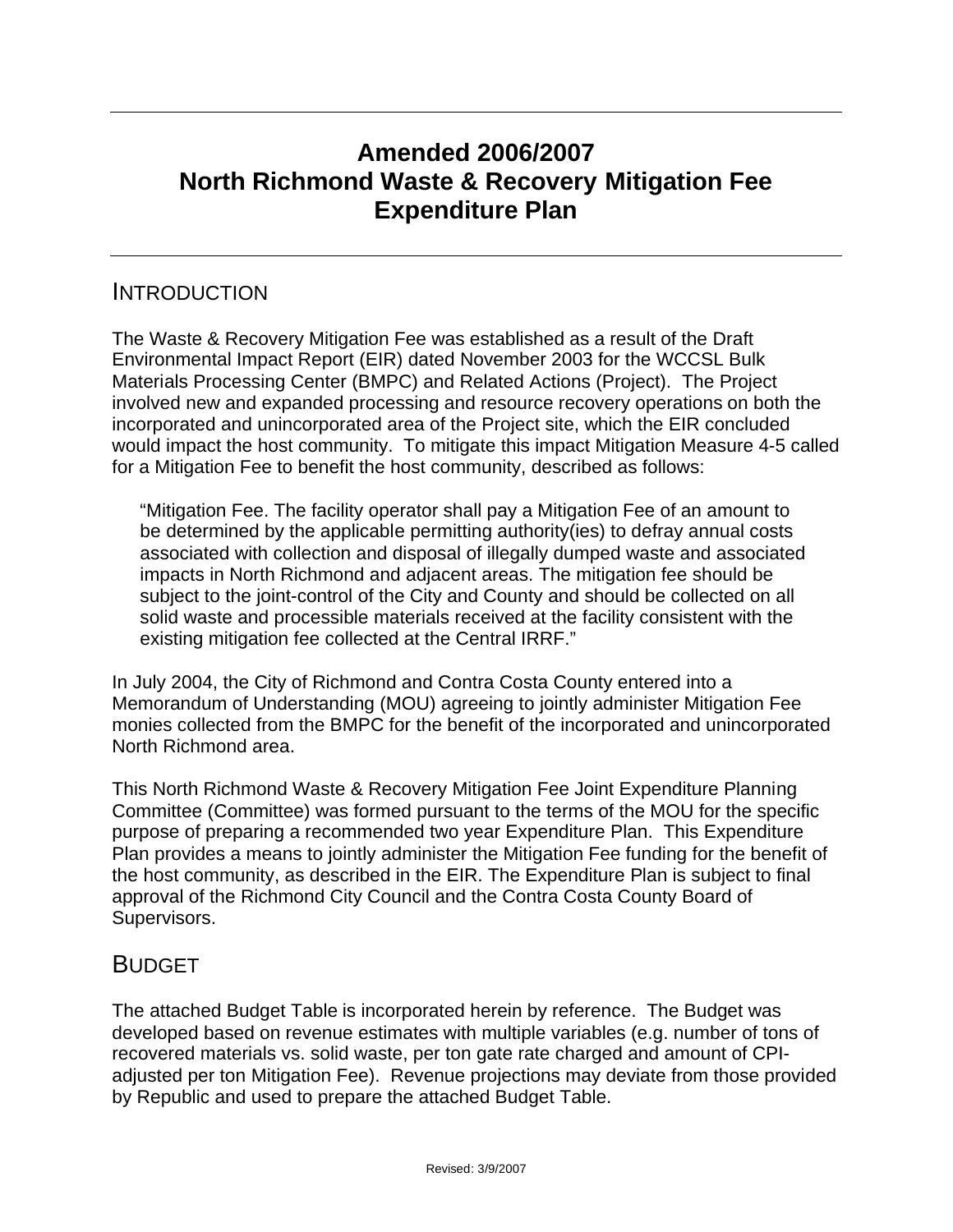It is likely that some adjustments will be necessary to accommodate variations between estimated and actual revenue as well as disparity between estimated and actual costs for non-fixed cost strategies. Adjustments may be needed due to under-utilization of a particular program if estimated expenditure was based on per unit cost. If the number of units allocated to a particular line item are not exhausted, the remaining funding would need to be redistributed within that expenditure category.

This Expenditure Plan has been designed to maximize efficiency in the administration of the Plan. The Budget includes some line items that are based on fixed costs, however to provide flexibility other line items can be adjusted if needed. The attached Budget Table identifies whether the expenditure amount for each strategy is fixed, based on per unit cost or designed to fit within budget.

This Expenditure Plan authorizes Staff to make adjustments for certain line items if needed to account for budget shortfalls or overages, being mindful of the Committee's direction to maintain the funding split over the two-year Expenditure Plan outlined below:

| <b>Expenditure Category</b> | <b>Funding Split</b> |
|-----------------------------|----------------------|
| Prevention & Education      | 20%                  |
| Abatement & Enforcement     | 60%                  |
| <b>Community Investment</b> | 20%                  |

This flexibility will allow the City and County to avoid the delays and costs associated with amending the Expenditure Plan. Amended Expenditure Plan approved by the Committee authorizes staff to move funds from strategies within the "Prevention & Education" and "Abatement & Enforcement" categories beyond the 20%-60% split, as appropriate, for use in implementing Shields-Reid Park improvements (Strategy 18c & 18d). Additional amendments would only be proposed by Staff if absolutely necessary due to problems adjusting expenditures within each Category consistent with the Committee's direction. Amending the Expenditure Plan will require Staff to convene this Committee as well as seek the approval of the City Council and Board of Supervisors.

# DESCRIPTION OF STRATEGIES RECOMMENDED FOR FUNDING

Funding allocations recommended below are based on the attached Budget Table. The funding allocation amounts are for the two-year Expenditure Plan period unless otherwise identified (e.g. calendar year 2007).

## *PREVENTION & EDUCATION*

#### **1. Bulky Clean-ups**

• Fund subsidy program to provide residents in the Mitigation Fee Primary Funding Area with on-call pick-up service for bulky items that are not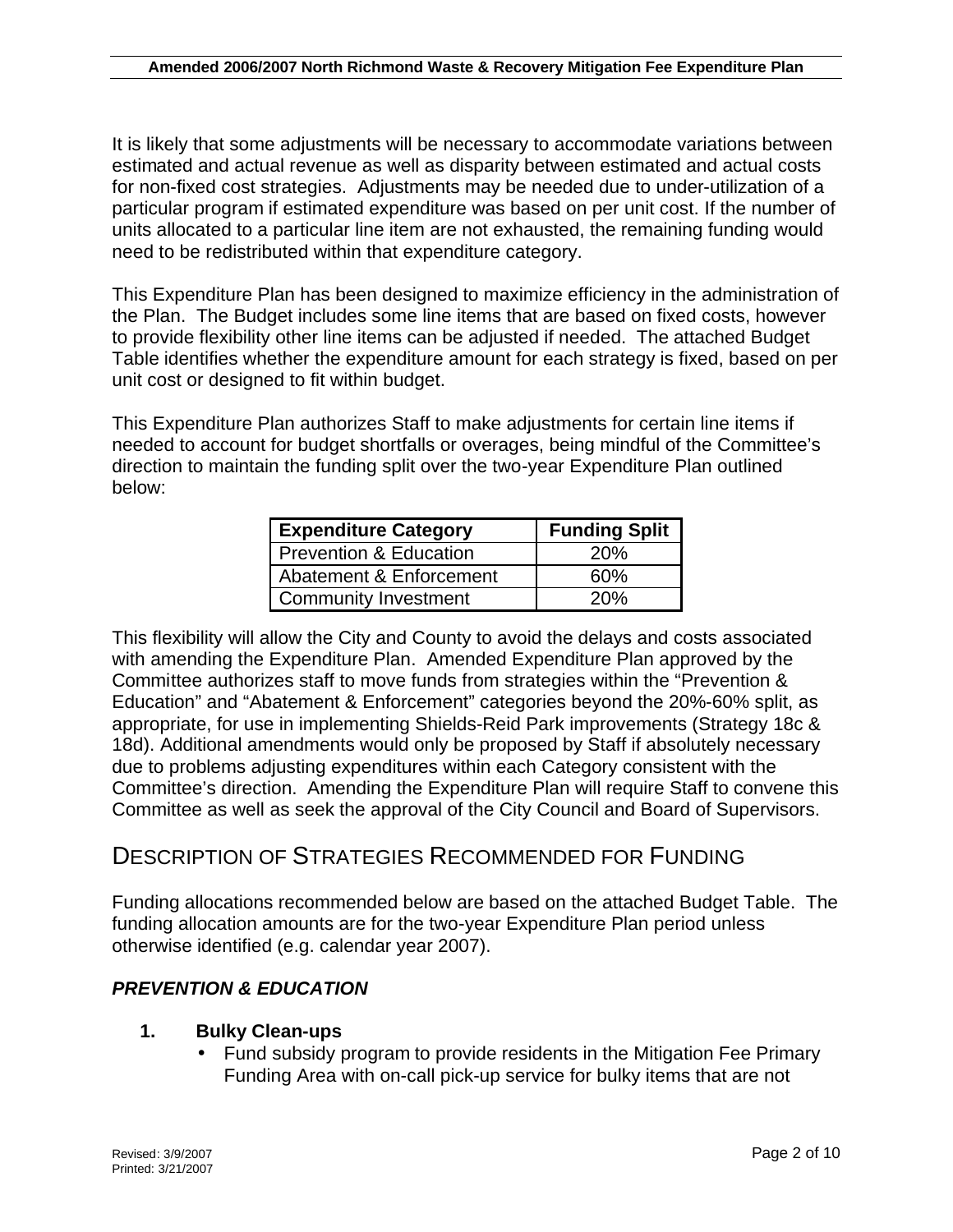accepted in the current on-call clean-ups through Richmond Sanitary Service (RSS)

- Cost for each on-call pick-up of bulky items/extra waste is \$41 which does not include the disposal charge which varies based on the item and quantity (e.g. non-freon appliances =  $$25/ea$ , mattress/sofa =  $$17.50/ea$ , etc.)
- Recommended allocation of \$32,800 would subsidize 800 bulky item pickups (flat pick-up fee only, must be used in conjunction with disposal vouchers)

### **2. Neighborhood Clean-ups**

- Fund one or more neighborhood clean-up events in the Mitigation Fee Primary Funding Area
- Explore feasibility of providing one or more events exclusively for creek clean-up and/or bulky items and other materials not accepted through the on-call clean-ups (e.g. tires)
- Cost for neighborhood clean-ups can vary significantly
- Recommended allocation of \$18,000 would fund one or more clean-up events depending primarily on quantity of waste accepted

### **3. Voucher System**

- Fund subsidy program to provide residents in the Mitigation Fee Primary Funding Area with vouchers for disposal at Republic's transfer station on Parr Blvd.
- Research options for residents in these areas that are unable to remove waste from their property due to age or disability
- City of San Pablo provides residents with up to eight \$5 vouchers per household per year upon request, residents must prove residency when picking up vouchers at City Hall (vouchers expire after six months, RSS only receives the subsidy for vouchers that are actually redeemed)
- Recommended allocation of \$64,000 would subsidize 12,800 vouchers (\$5 each)

## **4. Community Services Coordinator**

- Fund full-time Community Services Coordinator through the Community Housing and Development Corporation of North Richmond (existing position being funded by County through 2006)
- Community Services Coordinator handles various responsibilities related to illegal dumping and blight in North Richmond including but not limited to:
	- o respond to 1-800-No Dumping calls regarding illegal dumping in North Richmond,
	- o coordinate with RSS & Sheriff's Office to identify/notify individuals potentially responsible for illegal dumping within the Hot Spot Route, and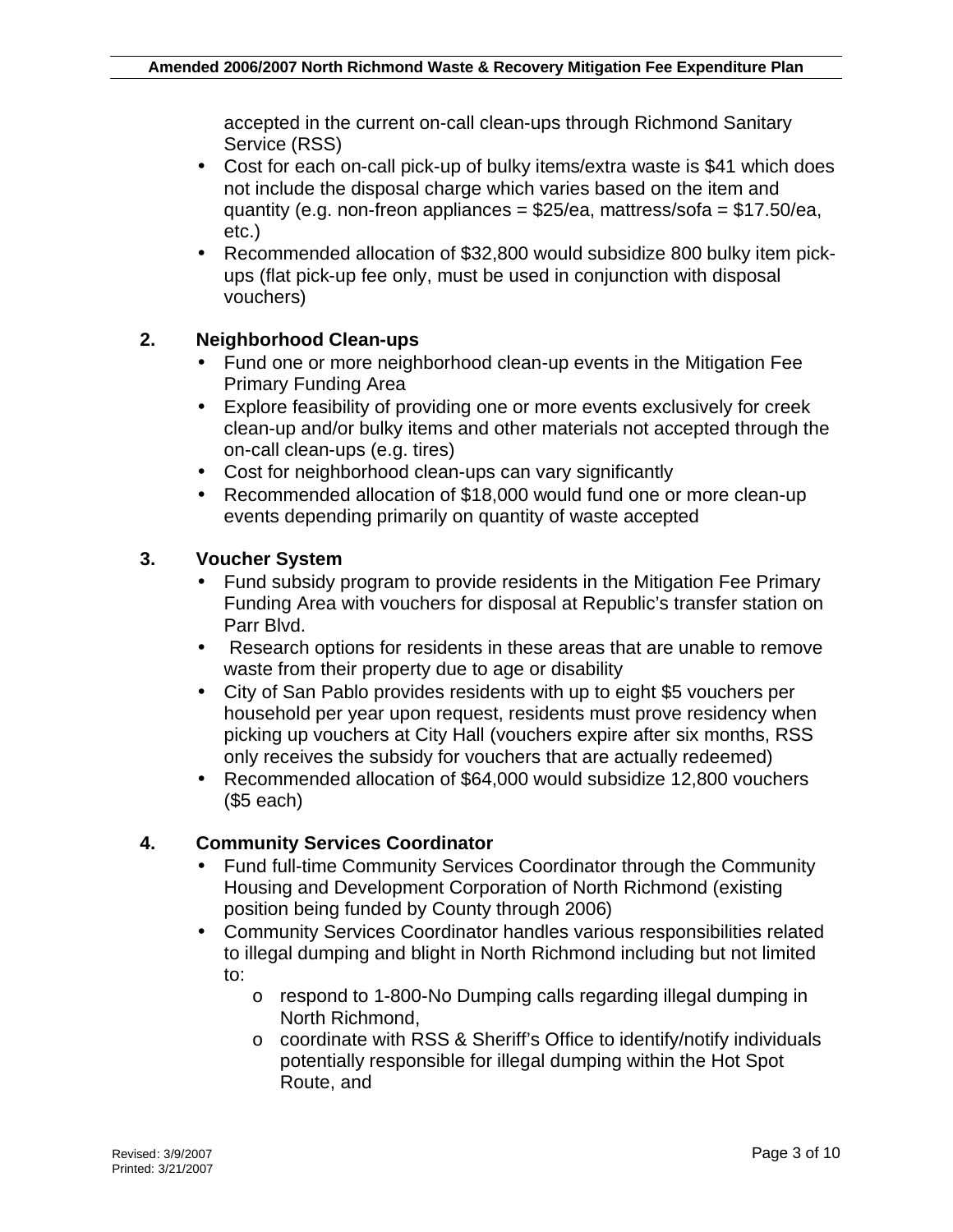- o act as liaison between the community, RSS, City and County regarding illegal dumping and related issues
- Recommended allocation of \$69,350 would fund this position (including salary/benefits/overhead) for calendar year 2007

#### **5. Bilingual Outreach Services/Coordinator**

- Fund bilingual outreach services/coordinator on a contract basis to:
	- o prepare Spanish education & outreach materials
	- o handle Spanish speaking calls to 1-800-No Dumping from North Richmond area
	- o identify opportunities to involve Hispanic community (e.g. attend Hispanic community meetings/events) in fight against illegal dumping and blight
- Recommended allocation of \$40,000 would fund a half-time position through CHDC for approximately two years.

### **6. Public Outreach Campaign**

- Fund establishment of a public outreach campaign directed at reducing illegal dumping and blight in North Richmond
- Print/distribute periodic community newsletter about illegal dumping/blight issues prepared by Community Services Coordinator
- Hire private consultant, if determined to be cost effective, to help define approach and design campaign, including exploring the effectiveness of Oakland's campaign that used humor to gain public support and assistance related to illegal dumping (approximate cost of Oakland's campaign was \$200,000)
- Elements of the public outreach campaign may include, but not limited to:
	- o emphasis on increased enforcement/prosecution (as suggested by residents at community meeting held in August 2006)
	- o door-to-door outreach effort targeting areas subject to frequent dumping requesting community's assistance to report illegal dumping and/or independent hauler activities
	- o inform community members regarding exact details needed when reporting illegal dumping and who to contact
	- o billboards in community which is changed periodically highlighting on-call clean-ups, HHW facility, how to report illegal dumping, etc.
	- o public service announcements (PSAs) in English, Spanish and Laotian and broadcast on CCTV and cable networks
	- o printed education & outreach materials in English, Spanish and Laotian, which could include: West County specific guide similar to Contra Costa Reuse and Recycling Guide, new/revised brochures (e.g. County's Illegal Dumping Brochures & Richmond's Good Neighbor Brochure), advertisements in Contra Costa Times and other West County publications (listing illegal dumping prosecutions, highlighting educational information that is targeted for season or current events, etc.)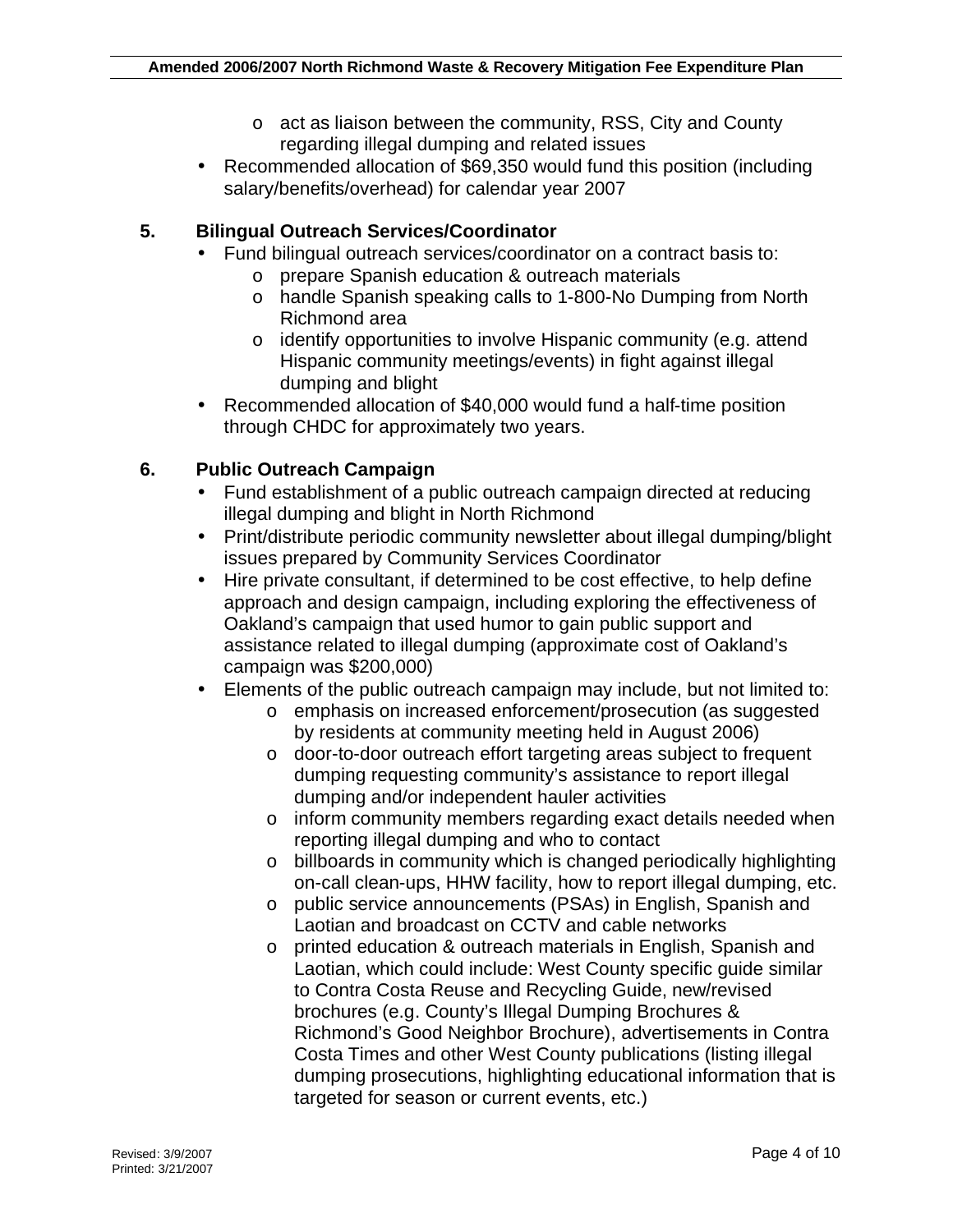- o identify most effective methods of distribution (eliminate approaches that have not been effective enough in the past)
- Recommended allocation of \$75,848 could be adjusted if needed to fit within the budget (e.g. reduced to accommodate revenue below the projected amount)

## *ABATEMENT & ENFORCEMENT*

### **7. City/County Pick-up from Right-of-Way**

- Fund consolidated pick-up program for illegal dumping in the public rightof-way located within the Mitigation Fee Primary Funding Area to supplement similar services provided by RSS in the designated Hot Spot Route
- Consolidating pick-up within the right of way in unincorporated & incorporated areas using the City of Richmond Public Works staff is expected to create a stable level of service, minimize delays and maximize efficiencies
- City would pick-up of items from public right-of-way located outside of the RSS Hot Spot Route as well as items not suitable for collection in the compactor truck used to service the RSS Hot Spot Route (Hot Spot Route referrals would provided to the City by the Community Services Coordinator)
- Recommended allocation of \$146,000 would fund incremental cost for City to provide pick-up in the unincorporated & incorporated areas for an average of 30 hours per week

#### **8. Vacant Lot Clean-up**

- Fund clean-up of illegal dumping on vacant lots within the Mitigation Fee Primary Funding Area where existing code enforcement processes, staffing levels, and/or funding prove to be inadequate
- As appropriate, require property owners to sign contract agreeing to fence their property and/or sign waivers allowing clean-up of waste on property
- Cost of vacant lot clean-ups (abatements) can vary significantly
- Recommended allocation of \$40,000 would fund undetermined number of vacant lots depending on the amount of illegally dumped waste on each lot

#### **9. Vacant Lot Fencing**

- Fund fencing of vacant lots where chronic dumping occurs within the Mitigation Fee Primary Funding Area when existing fencing ordinance provisions and/or code enforcement processes, staffing levels and/or funding prove to be inadequate
- Establish process to expedite the fencing of certain vacant lots as needed to address unique circumstances (e.g. ordinance provisions require delay and specific location poses high-risk, repeated dumping of particularly harmful wastes, etc.)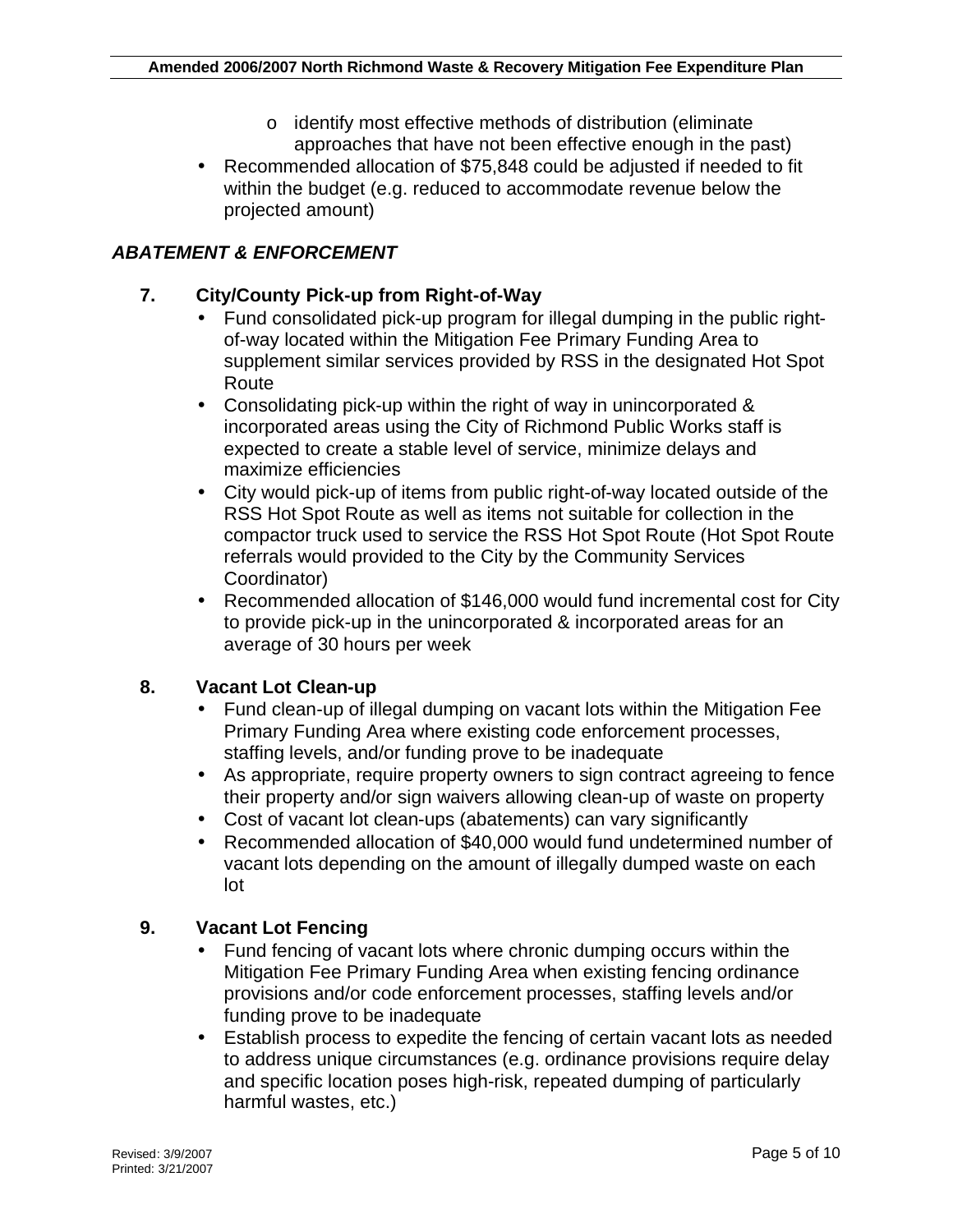- Prior to fencing vacant lots, require property owners to sign contract agreeing to maintain fence and sign waivers allowing installation of fence on their property, as appropriate
- Cost of fencing vacant lots can vary significantly depending primarily on the size of the lot and type of fencing
- Recommended allocation of \$90,000 would fund fencing of an undetermined number of vacant lots

#### **10. Code Enforcement Staff**

- Fund additional full-time County code enforcement position, to assist with vacant lot abatements and fencing as well as other health/building/zoning violations related to illegal dumping throughout the Mitigation Funding Area (incorporated & unincorporated)
- Recommended allocation of \$129,097 would fund this position (including salary/benefits/overhead) for calendar year 2007

### **11. Graffiti Abatement**

- Fund consolidated graffiti abatement program for graffiti visible from the public right-of-way located within the Mitigation Fee Primary Funding Area
- Consolidating graffiti abatement services through the City of Richmond Public Works staff is expected to create a stable level of service, minimize delays and maximize efficiencies
- Funding removal of graffiti is intended to supplement not replace existing local ordinance requirements (e.g. property owner or parent responsible for clean-up)
- Prior to removing graffiti located on private property, written approval of property owner shall be obtained when required by local ordinance(s)
- Recommended allocation of \$58,240 would fund incremental cost for City to provide graffiti abatement services in the unincorporated & incorporated areas an average of 15 hours per week

#### **12. Illegal Dumping Investigator/Officer**

- Fund new full-time illegal dumping investigator/officer to work within the Mitigation Fee Primary Funding Area to:
	- o conduct illegal dumping surveillance and investigations
	- o build & file cases specific to instances of commercial dumping, which are suitable for prosecution
	- o conduct targeted sting operations to catch illegal dumpers (law enforcement strike-team(s) may also be available to conduct sting operations)
- Recommended allocation of \$137,000 would fund a full-time Sheriff Deputy on a pro-rated schedule and offset related costs (e.g. equipment, fuel, insurance and depreciation associated with operating a patrol vehicle)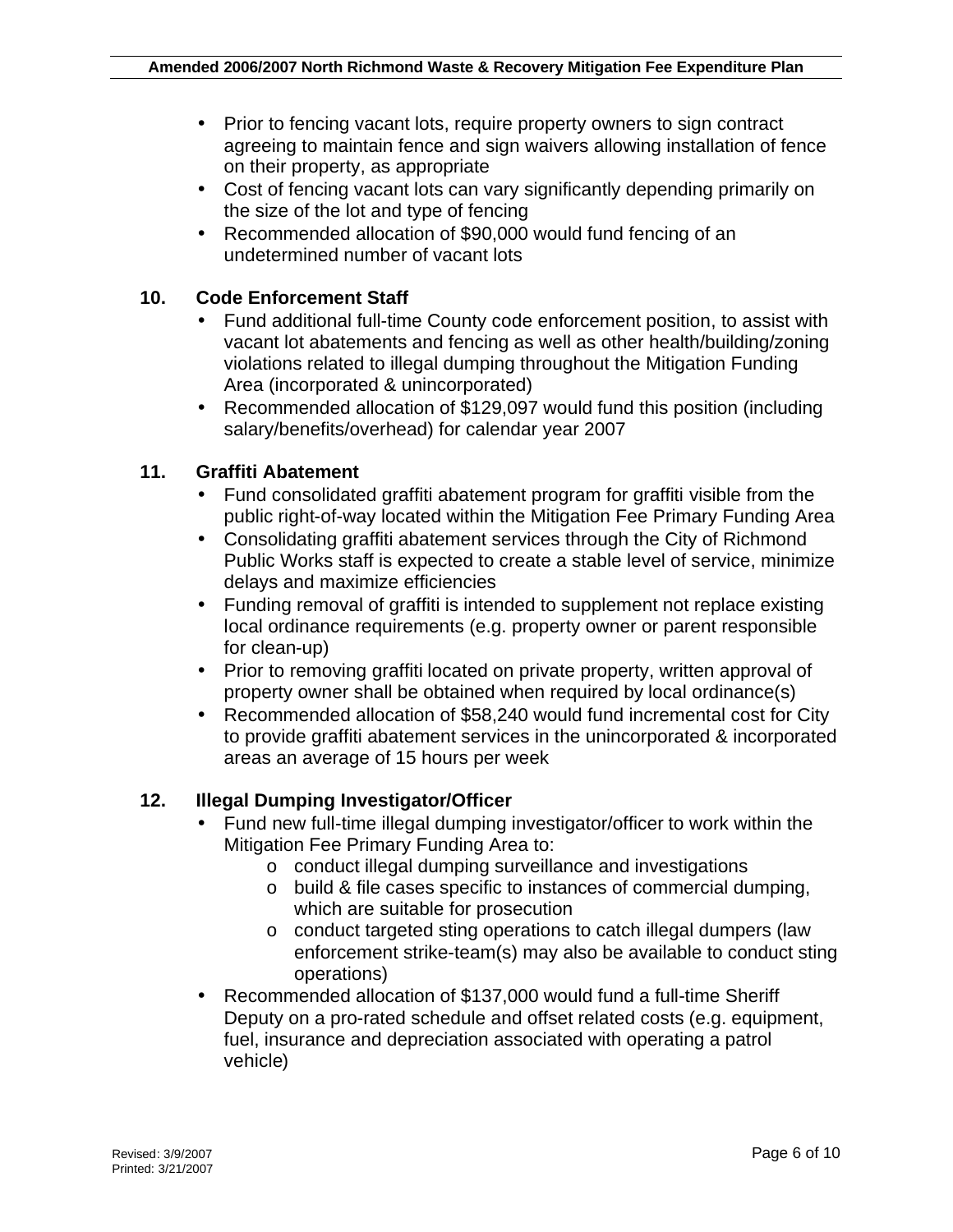#### **13. Increase Nighttime Patrols**

- Fund increased nighttime patrols within the Mitigation Fee Primary Funding Area to target specific locations/timeframes where illegal dumping occurs most regularly
- Using City and/or County law enforcement officer(s) or a private security firm for nighttime patrols as a means of supplementing existing patrols by local law enforcement
- Recommended allocation of \$58,240 would fund one private security officer or overtime for City and/or County law enforcement officer(s)

#### **14. Surveillance Cameras**

- Fund surveillance cameras program within the Mitigation Fee Primary Funding Area to target specific locations where illegal dumping occurs most regularly
- Determine if more cost effective to purchase surveillance system(s) or hire private firm to manage surveillance system
- Factors that affect the cost to install, maintain and operate a surveillance system includes: types of cameras, number of locations to be monitored, quantities of cameras needed per location, property owner approval, adjusting settings/angle, operator training, retrieval/review of photographic evidence (wireless or film) as well as relocation and repair as needed
- The following would be considered prior to selecting the type(s) of surveillance cameras to be purchased:
	- o potential feasibility/cost/benefit of adding onto City's high–quality wireless surveillance camera system(s)
	- o potential of low quality surveillance camera systems to act as deterrent
- Recommended allocation of \$118,418 could be adjusted if needed to fit within the budget (e.g. reduced to accommodate revenue below the projected amount)

#### **15. Reward System**

- Fund system to provide monetary rewards of varying amounts to encourage individuals to provide information that could lead to the successful prosecution of illegal dumping cases.
- Specifics regarding the amounts, eligibility and disbursement of rewards will be coordinated with Illegal Dumping Investigator & Prosecutor to maximize potential effectiveness
- Information leading to conviction of certain illegal dumping cases and/or successful abatement of nuisances are eligible for rewards under State law or Richmond Ordinance, as described below:
	- o California law provides for reward of 50% of the fine collected to person(s) that provide information leading to conviction of illegal dumping cases (limited to violations of Section 374.3 of the Penal Code, which is not applicable to littering, hazardous waste or dumping into creeks or other waters of the State)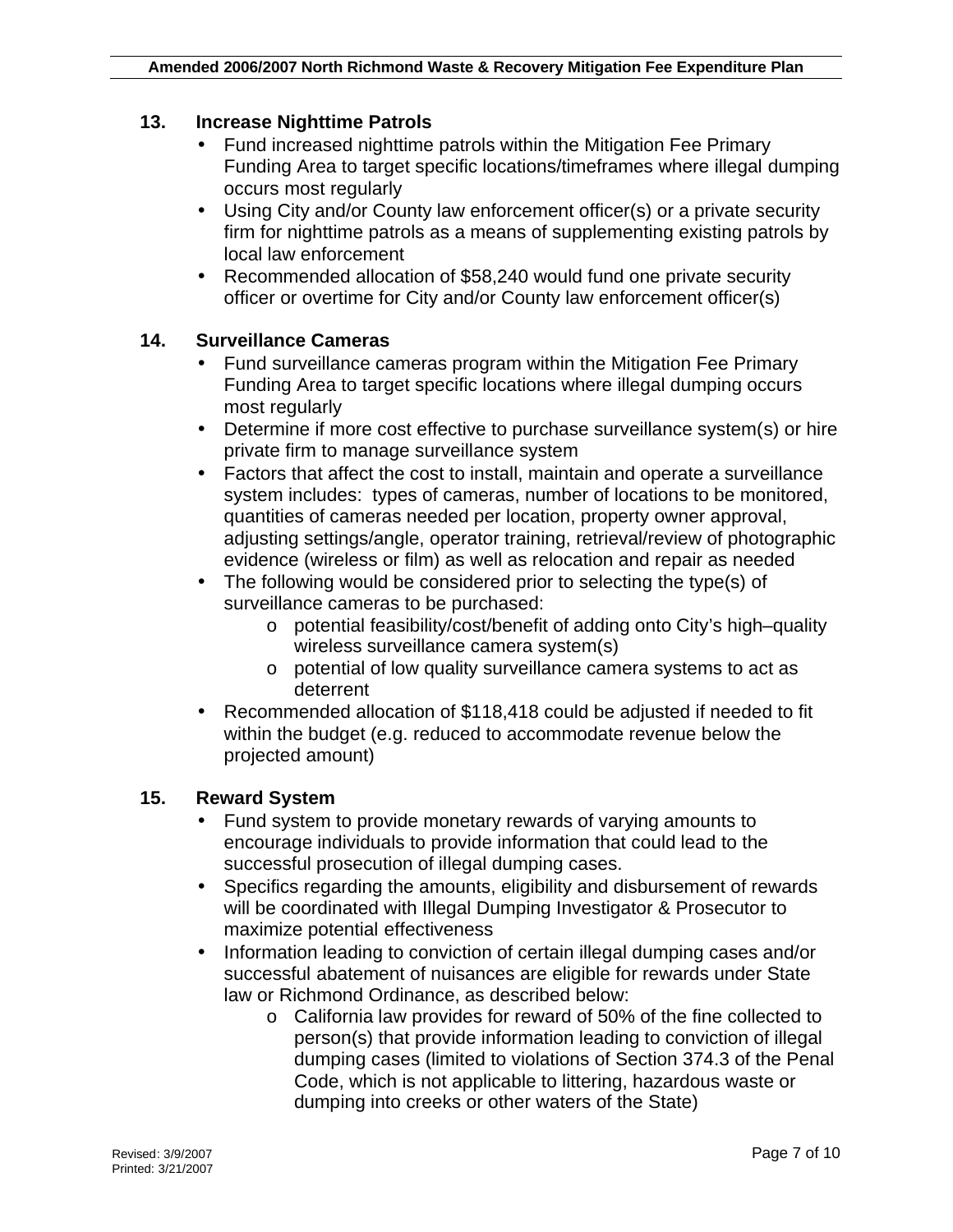- o City Manager is authorized and directed to pay as a reward a sum equal to 25% of the penalty or fine paid for information leading to the successful abatement of nuisances
- Recommended allocation of \$30,000 could be adjusted if needed to fit within the budget (e.g. reduced to accommodate revenue below the projected amount)

## **16. Illegal Dumping Prosecutor**

- Fund portion of new community prosecutor to work within the Mitigation Fee Primary Funding Area to build cases related to illegal dumping with special emphasis on instances of commercial dumping
- City has budgeted to fund a community prosecutor which could dedicate a portion of time to work on cases within the Mitigation Fee Primary Funding Area
- Recommended allocation of \$ 93,000 would fund quarter of full-time salary for community prosecutor

#### *COMMUNITY INVESTMENT*

#### **17. Beautification**

#### *A*. *Neighborhood Landscaping Projects*

- Fund landscaping projects within the Mitigation Fee Primary Funding Area, specific projects would be selected after taking the following into consideration:
	- o community input regarding needs/priorities
	- o beautification projects that do not have existing funding sources
	- o regular pruning to maintain any vegetation that is compromising visibility in locations used for illegal dumping
	- o new community gardens (recruit community and/or school group to start project) on sites subject to dumping
- Recommended allocation of \$12,000 could be adjusted if needed to fit within the budget (e.g. reduced to accommodate revenue below the projected amount)
- *B. Servicing Additional Street Cans*
	- Fund collection services for three new street cans within the Mitigation Fee Primary Funding Area (cans to be purchased with grant obtained by Keep North Richmond Beautiful)
	- Recommended allocation of \$1,136 would fund weekly collection for three street cans for calendar year 2007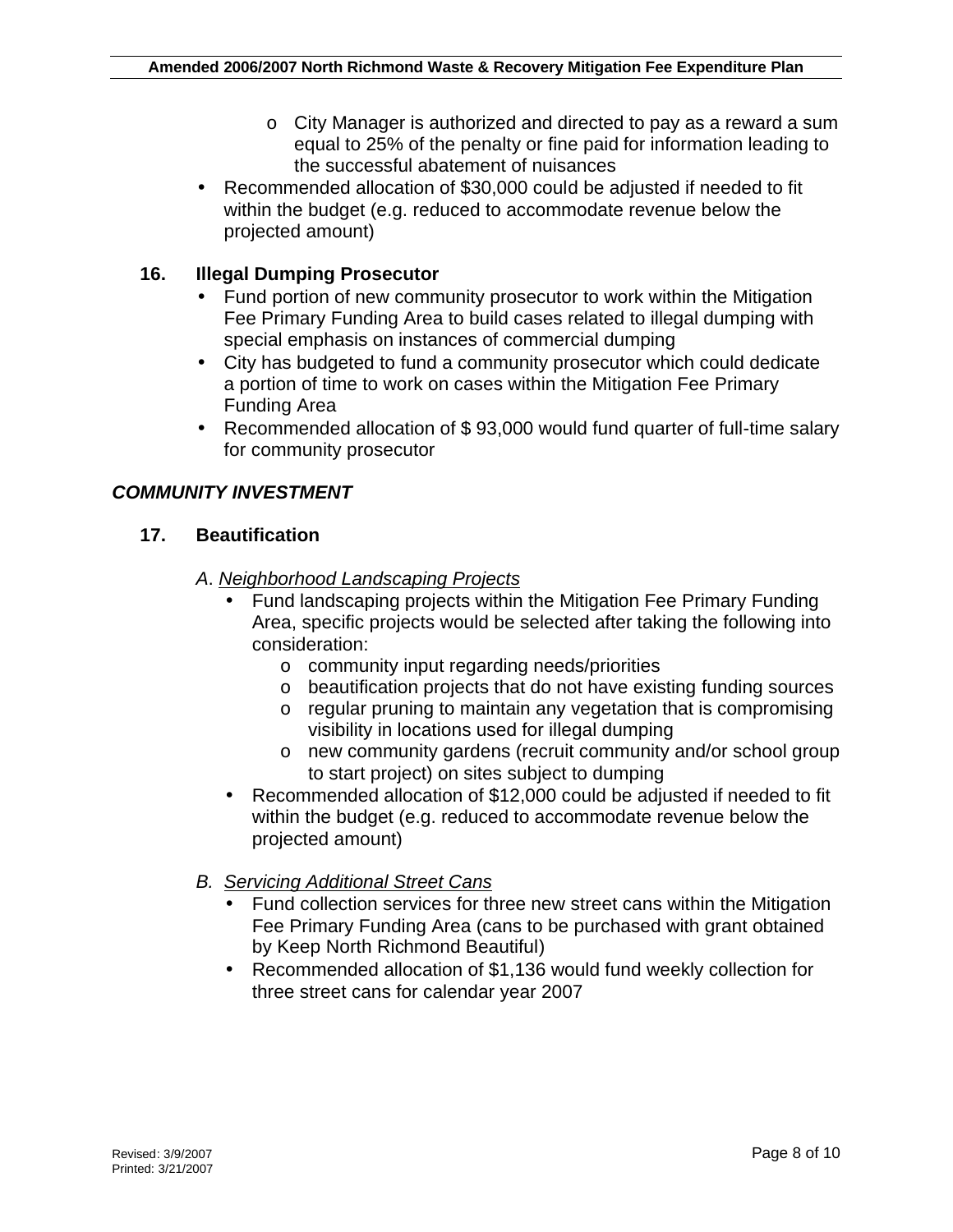#### **18. Community Involvement**

#### *A. Stipends*

- Fund stipends to West Contra Costa Unified School District students, Young Adult Empowerment Center Advisory Council and Youth Build members for illegal dumping abatement and beautification programs within the Mitigation Fee Primary Funding Area
- Recommended allocation of \$40,000 could be adjusted if needed to fit within the budget (e.g. reduced to accommodate revenue below the projected amount)

#### *B. Mentorship Program*

- Fund mentoring program within the Mitigation Fee Primary Funding Area, the program should be designed after taking the following into consideration:
	- o existing programs in the North Richmond area that incorporate mentoring opportunities
	- o potential opportunities to customize new or existing mentoring programs to specifically aid in efforts to combat illegal dumping and blight
- Recommended allocation of \$31,862 could be adjusted if needed to fit within the budget (e.g. reduced to accommodate revenue below the projected amount)
- *C. Shields Reid Playground Equipment*
	- Fund purchase and installation of new playground equipment and rubberized surfacing for Shields Reid park
	- Recommended allocation of \$125,000 is an estimated one-time fixed cost
- *D. Shields Reid Park Lighting*
	- Fund purchase and installation of new light fixtures and necessary infrastructure as well as restoration of existing light fixtures and infrastructure for Shields Reid park
	- Recommended allocation of \$15,000 is an estimated one-time cost
- *E. Third Street Ballfield Sod Repairs*
	- Fund repair, replacement and maintenance of damaged portions of sod on the Third Street Ballfield
	- Recommended allocation of \$25,000 is an estimated one-time fixed cost

#### *F. Third Street Ballfield Irrigation*

• Fund repair of existing and/or new irrigation system for the Third Street **Ballfield**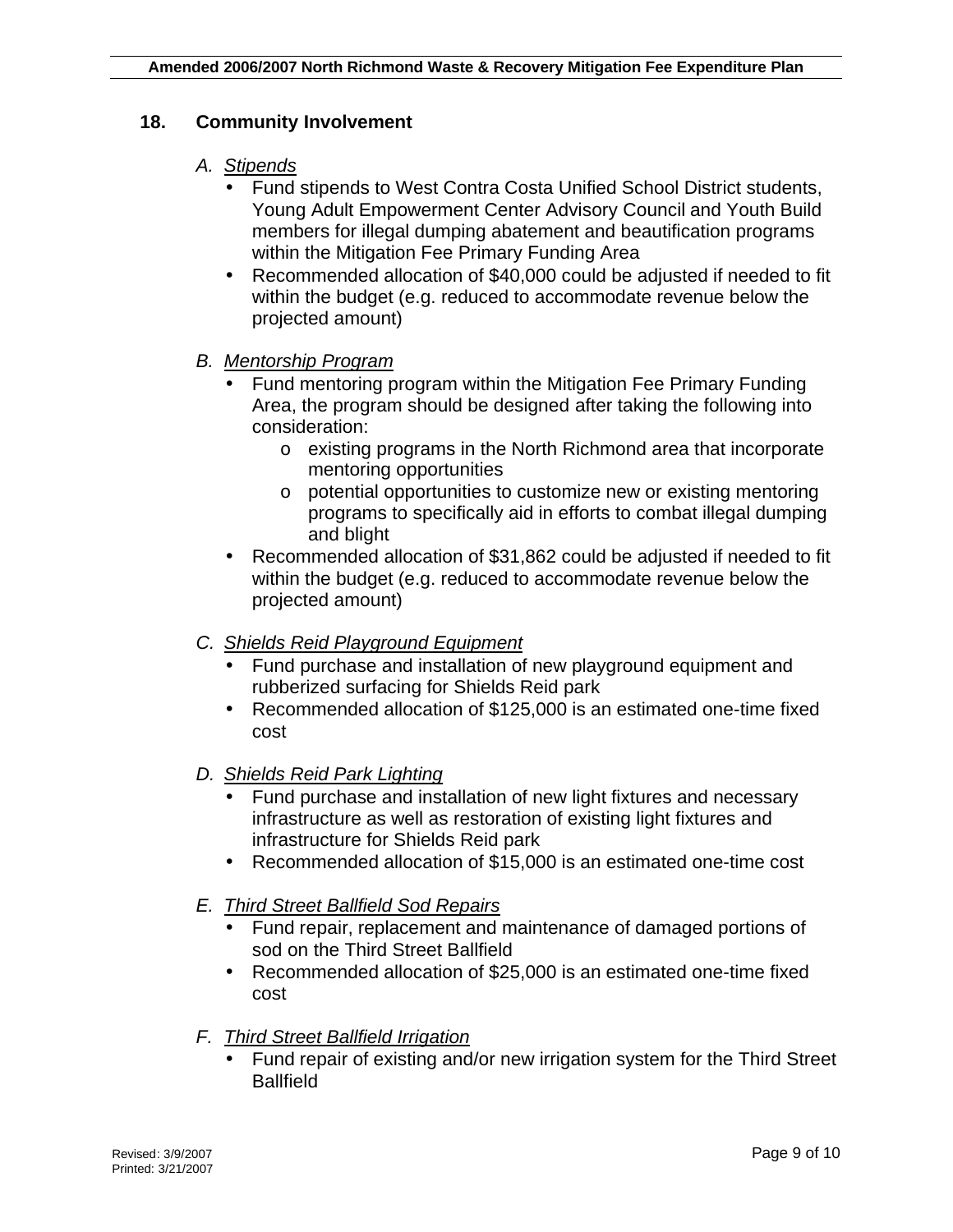• Recommended allocation of \$50,000 is an estimated one-time fixed cost

ATTACHMENT: Budget Table – North Richmond Mitigation Fee Expenditure Plan (2006-2007)

D:\Illegal Dumping\BMPC Mitigation Fee Committee\2007 Meeting\Proposed Amended Expenditure Plan 2006-2007\_March 9.doc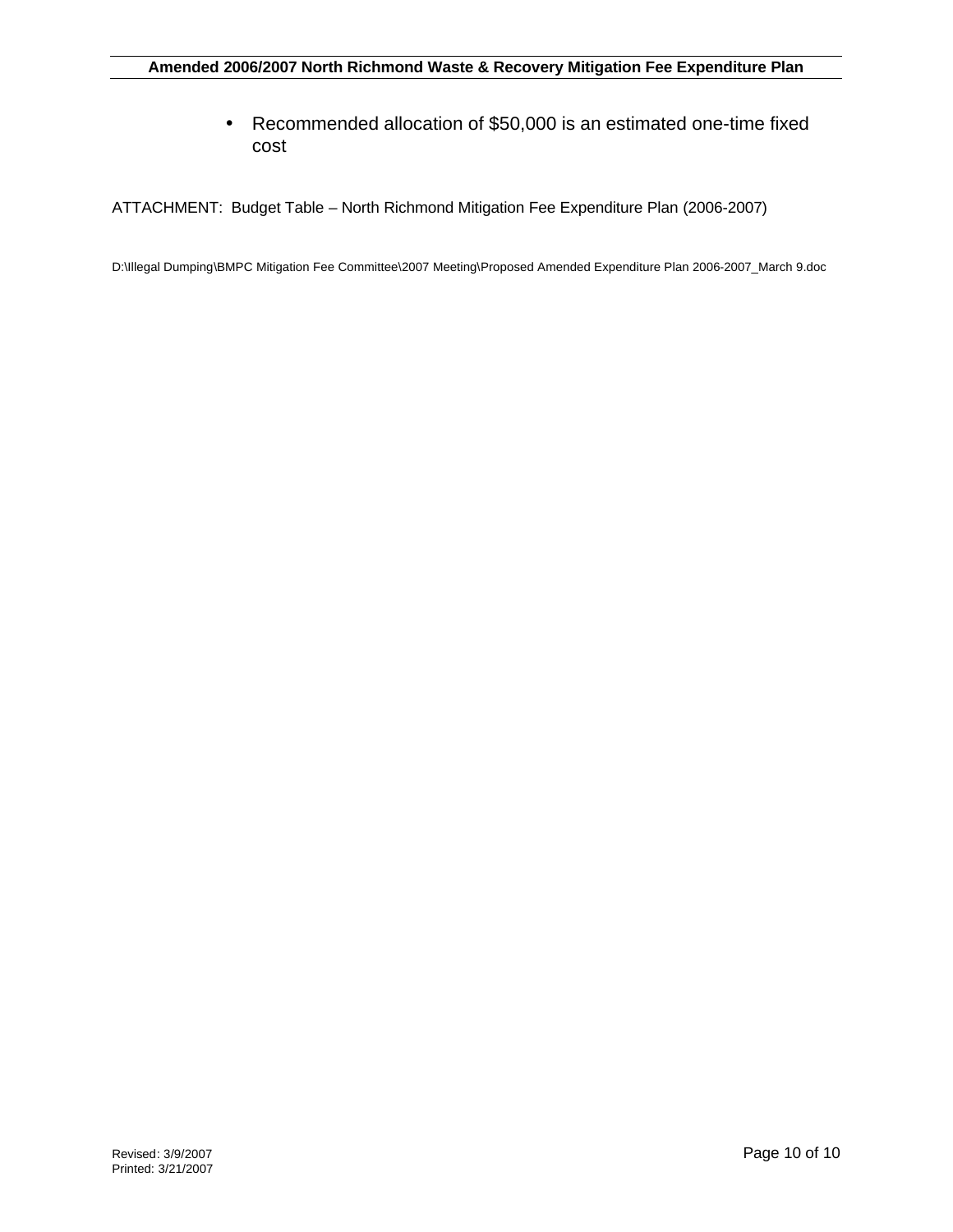| #                                      | <b>Strategy</b>                                                   | <b>Biannual</b><br>Expenditure<br>$(2006 - 2007)$ |         | <b>Funding</b><br><b>Allocation</b><br>(Projected<br><b>Biannual</b><br>Revenue) | <b>Total Expense</b><br>for Activity *                         | <b>Per Unit Cost</b>                                                                           | # of Units<br>Included in 2-<br><b>Year Budget</b>      |        |
|----------------------------------------|-------------------------------------------------------------------|---------------------------------------------------|---------|----------------------------------------------------------------------------------|----------------------------------------------------------------|------------------------------------------------------------------------------------------------|---------------------------------------------------------|--------|
| 1                                      | <b>Bulky Clean-ups</b>                                            | \$                                                | 32,800  | 20%<br>(\$299,998)                                                               | depends on # of<br>units                                       | Pick-up = $$41$ (not<br>including Disposal)                                                    | 800                                                     |        |
| 2                                      | Neighborhood Clean-ups                                            | \$                                                | 18,000  |                                                                                  | depends on # of<br>units                                       | 20-yard Debris<br>Box = $$265$ (City)<br>OR \$526.02 +<br>\$110.44/ton over 4<br>tons (County) | variable<br>(2 events based on<br>City average)         |        |
| <b>Prevention &amp; Education</b><br>3 | Voucher System                                                    | \$                                                | 64,000  |                                                                                  |                                                                | depends on # of<br>units                                                                       | <b>Disposal Voucher</b><br>$= $5$                       | 12,800 |
| 4                                      | <b>Community Services Coordinator</b>                             | \$                                                | 69,350  |                                                                                  | \$<br>129,350                                                  | Annual Labor =<br>\$69,350                                                                     | 1 year<br>(County funding<br>remaining \$60k)           |        |
| 5                                      | Bilingual Outreach Services/Coordinator                           | \$                                                | 40,000  |                                                                                  |                                                                | depends on<br>usage                                                                            | n/a                                                     | n/a    |
| 6                                      | Public Relations Campaign<br>(includes PSAs & Outreach Materials) | \$                                                | 75,848  |                                                                                  |                                                                |                                                                                                | can be<br>designed to fit<br>within available<br>budget | n/a    |
|                                        | 7 City/County Pick-up from Right-of-Way                           | \$                                                | 146,000 | 60%<br>(\$899,995)                                                               | \$<br>146,000                                                  | Per Hour = \$93.60<br>(approx)                                                                 | 1560<br>(15 hours/week)                                 |        |
| 8                                      | Vacant Lot Clean-up                                               | \$                                                | 40,000  |                                                                                  | depends on # of<br>lots & cost per<br>lot                      | $Lot = $2,000$<br>(average)                                                                    | 20                                                      |        |
| 9                                      | Vacant Lot Fencing                                                | \$                                                | 90,000  |                                                                                  | depends on # of<br>fences & cost<br>per fence                  | $Fence = $4,500$<br>(average)                                                                  | 20                                                      |        |
|                                        | 10 Code Enforcement Staff                                         | \$                                                | 129,097 |                                                                                  | \$<br>129,097                                                  | Annual Salary =<br>\$129,097                                                                   | $\mathbf{1}$                                            |        |
| <b>iforcement</b>                      | 11 Graffiti Abatement                                             | \$                                                | 58,240  |                                                                                  | \$<br>58,240                                                   | Per Hour = \$37.33<br>(approx)                                                                 | 1560<br>(15 hours/week)                                 |        |
|                                        | 12 Illegal Dumping Investigator/Officer                           | \$                                                | 137,000 |                                                                                  | \$<br>137,000                                                  | Per Hour = $$25 +$<br>Vehicle = $$33,000$                                                      | $4160$ hours + 1<br>vehicle                             |        |
| Abatement & E                          | 13 Increase Nighttime Patrols                                     | \$                                                | 58,240  |                                                                                  | depends on # of<br>units                                       | Per Hour = $$28$                                                                               | 2080<br>(20 hours/week)                                 |        |
|                                        | 14 Surveillance Cameras                                           | \$                                                | 118,418 |                                                                                  | depends # of<br>units & whether<br>infrastructure is<br>needed | Camera = \$2,500<br>(approx)                                                                   | 49 (approx)                                             |        |
|                                        | 15 Reward System                                                  | \$                                                | 30,000  |                                                                                  | depends on # of<br>rewards &<br>reward amounts                 | Reward = $$250-$<br>\$1,000                                                                    | $30 - 120$                                              |        |
|                                        | 16 Illegal Dumping Prosecutor                                     | \$                                                | 93,000  |                                                                                  | \$<br>93,000                                                   | <b>Annual Quarter-</b><br>Time Salary $=$<br>\$46,500                                          | 2 year<br>(City funding<br>remaining)                   |        |